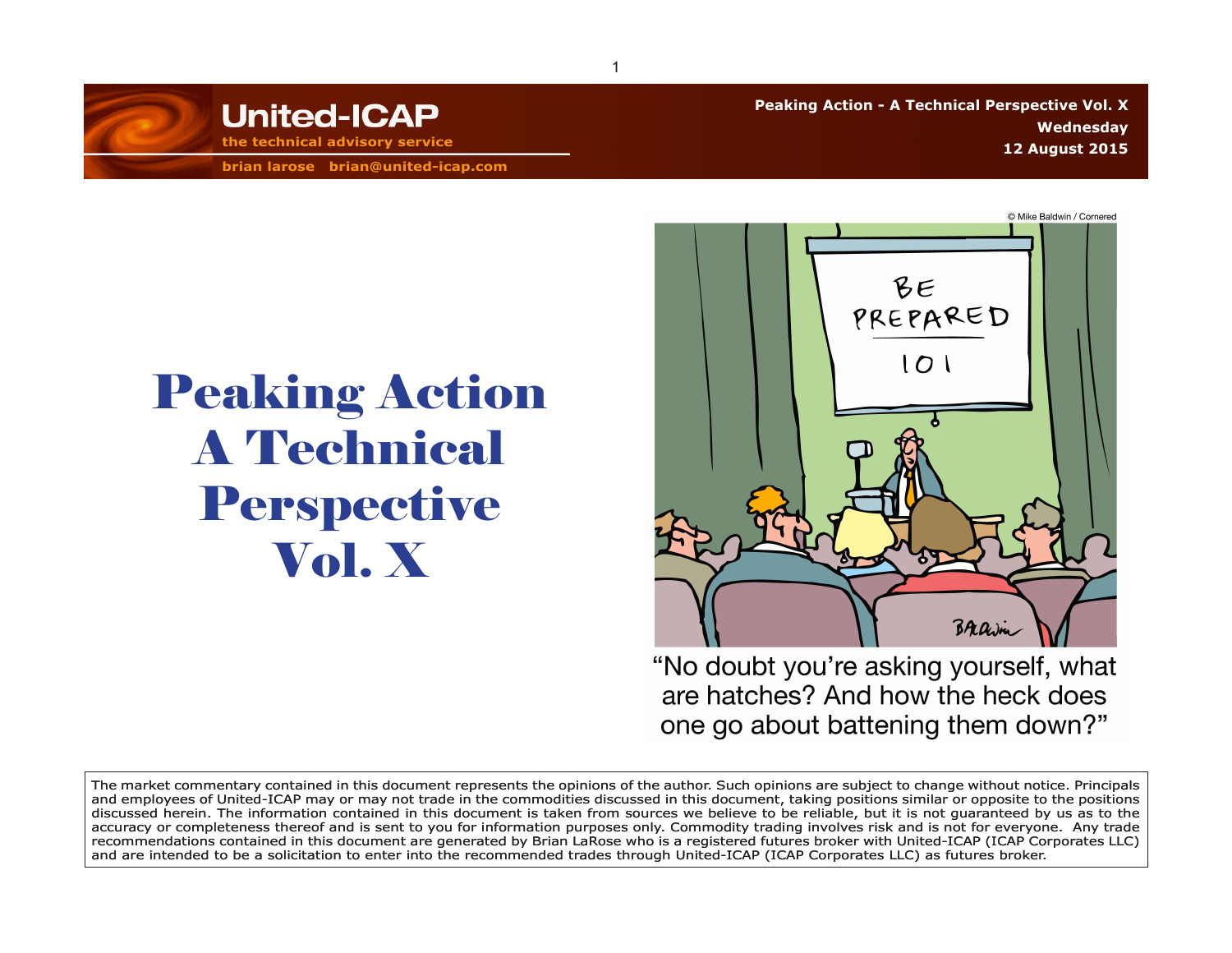

**brian larose brian@united-icap.com**

## **The Short Term Perspective**

From a short term perspective we see plenty of reasons to be concerned. Traditional indicators such as breadth, volume and momentum all are waning or have rolled over. Rallies are being met with increased selling pressure. MOMO stocks are losing their luster. Market leaders are falling out of favor. The narrative appears to be changing, albeit very slowly. But none of this will matter unless the bears can back up these technical warnings with real price action. So, what exactly do the bears need to do? To start we would like to see a break down beneath both the 200 day moving average and the 50 week moving average (see page 2). The 200 DMA cuts at 2070.25. The 50 WMA cuts at 2053.75. Just beneath these levels we have the neckline of a potential head and shoulders top (see page 3). The neckline cuts at 2034.00. See a break beneath the neckline as step two. But are the bears capable of taking out support? After Tuesday's reversal we see no technical reason why they should not be able to get the job done. If 2070.25, 2053.75 and 2034.00 can be broken, the next step down would target 1951.75-1934.00. Given the opportunity, I suspect the bears will be able to quickly fill the void between these support clusters.

## **The Long Term Perspective**

From a long term perspective we are a far from confirming a top in price terms. If we use our standard .236 rule of thumb to signal a top a close below 1787.50 would be required. In technical terms we are not far off. To jeopardize the up trend the bears simply need to a take out two major trend lines. The first is the long term upward sloping trend line connecting the major lows on the weekly

14 bar RSI (see page 5). Back in 2000 and 2007 this was the first sign that trouble was brewing for the bulls. The second trend line that must be broken is the horizontal support line on the monthly 14 bar RSI. Like a break down on the weekly RSI, a break down on the monthly RSI also preceded the market collapse in both 2000 and 2007. Suspect the technicals will break down before the price.

## **2000 or 2007 ?**

As we noted in the last volume of this series, it took over two years to form a technical top in 2000. In 2007 it took days. So, are facing a situation like that of 2000 or 2007? At this point I believe the next top will fall somewhere in between. With the Fed dragging it's feet when it comes to raising rates and decreasing it's balance sheet, it could take several more months before we get a break down on the longer term technicals. However, once the Fed signals the end is nigh I suspect the pace of peaking action will accelerate rapidly.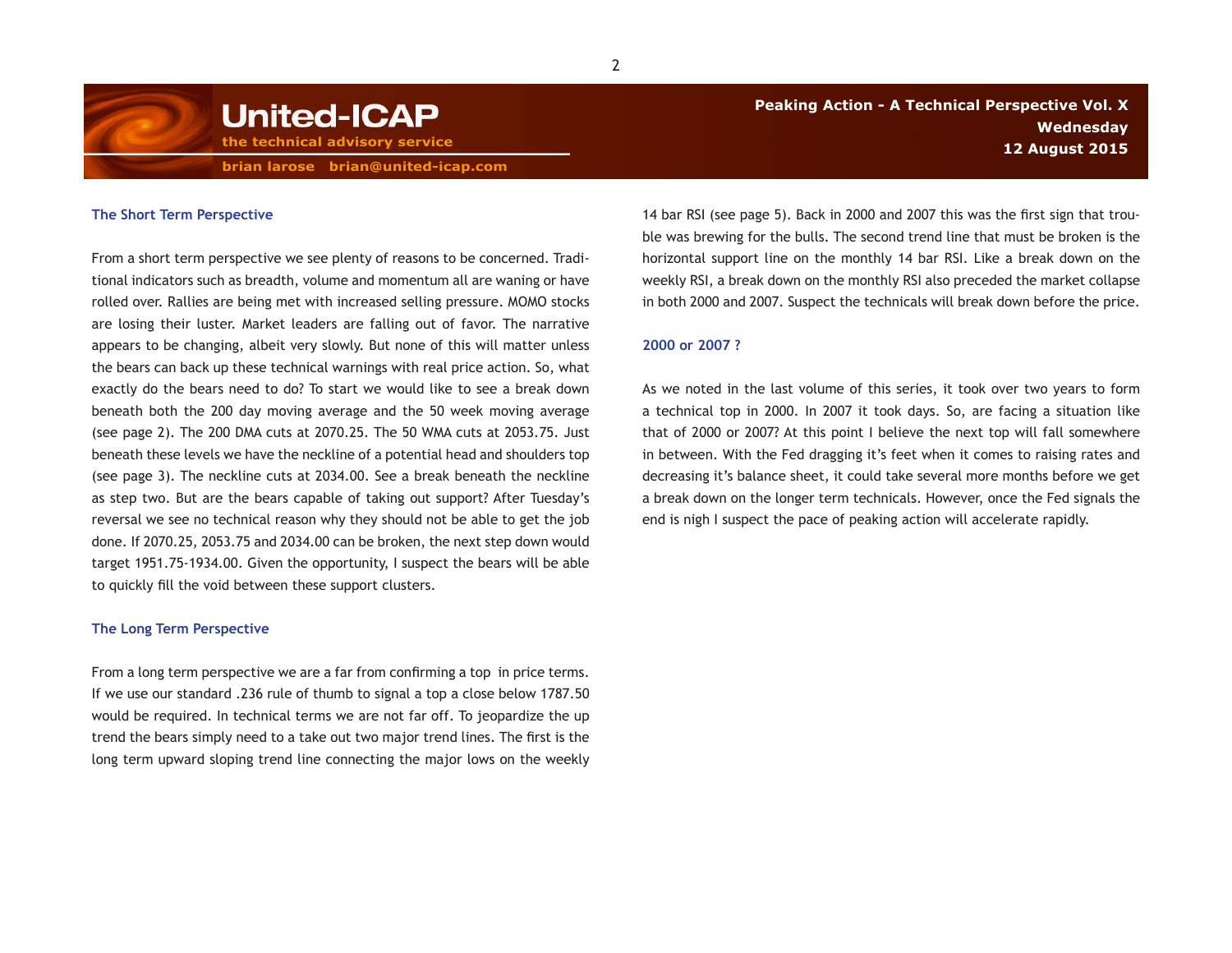

3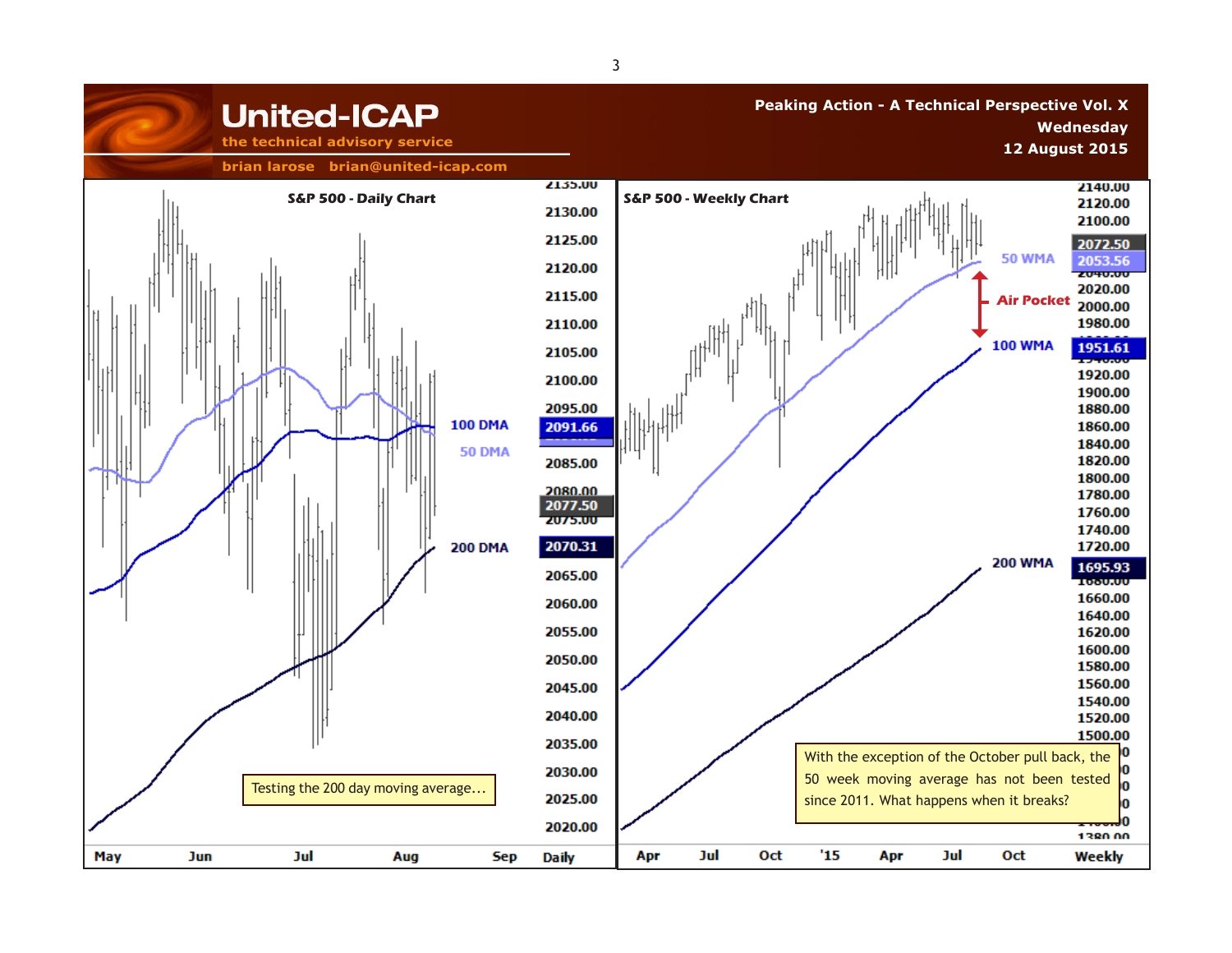## **Peaking Action - A Technical Perspective Vol. X Wednesday 12 August 2015** the technical advisory service **the contract of the contract of the contract of the contract of the contract of the contract of the contract of the contract of the contract of the contract of the contract**

**brian larose brian@united-icap.com**

**United-ICAP** 

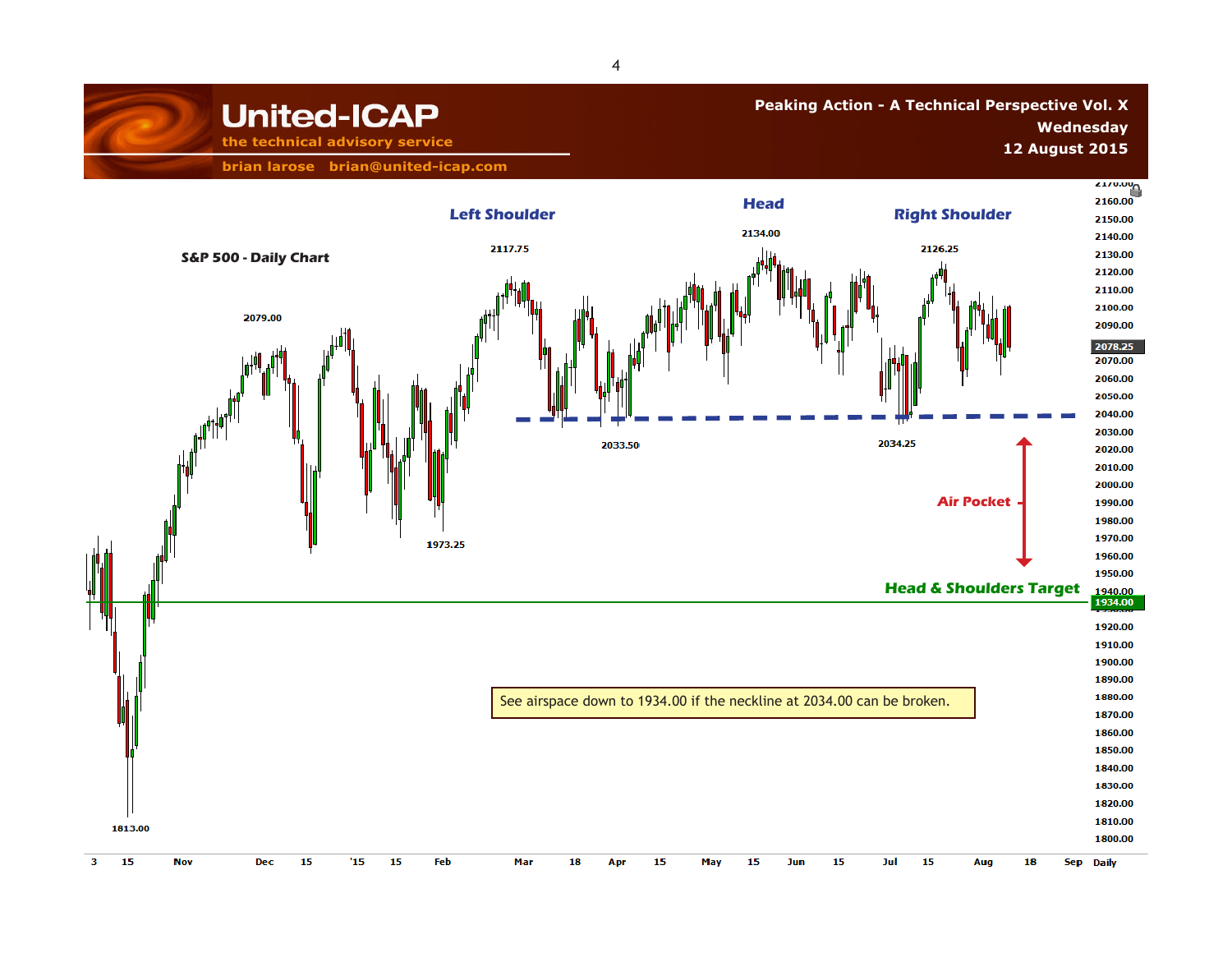

5